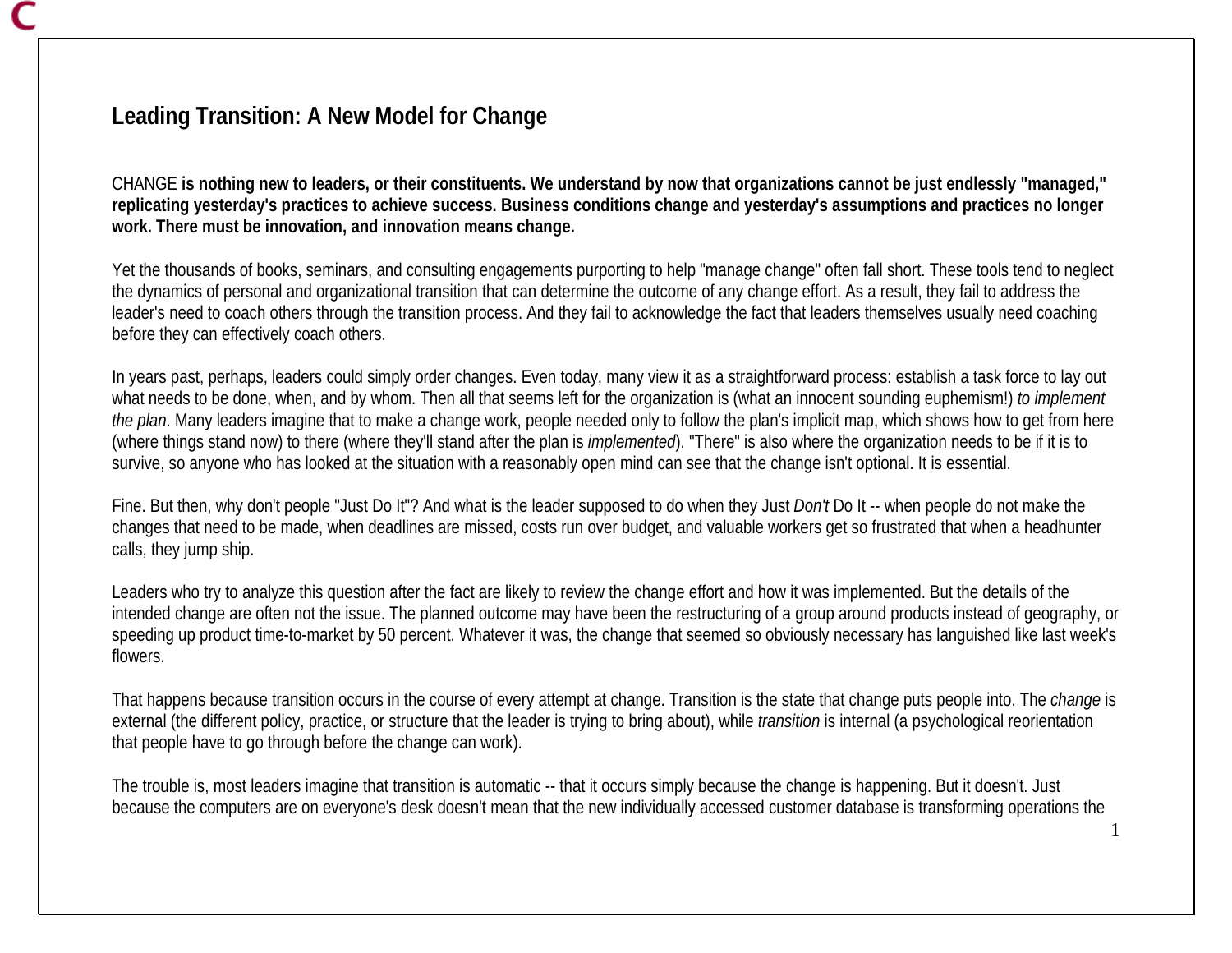way the consultants promised it would. And just because two companies (or hospitals or law firms) are now fully "merged" doesn't mean that they operate as one or that the envisioned cost savings will be realized.

Even when a change is showing signs that it may work, there is the issue of timing, for transition happens much more slowly than change. That is why the ambitious timetable that the leader laid out to the board turns out to have been wildly optimistic: it was based on getting the *change* accomplished, not on getting the people through the *transition*.

Transition takes longer because it requires that people undergo three separate processes, and all of them are upsetting.

*Saying Goodbye*. The first requirement is that people have to let go of the way that things -- and, worse, the way that they themselves -- used to be. As the folk-wisdom puts it, "You can't steal second base with your foot on first." You have to leave where you are, and many people have spent their whole lives standing on first base. It isn't just a personal preference you are asking them to give up. You are asking them to let go of the way of engaging or accomplishing tasks that made them successful in the past. You are asking them to let go of what feels to them like their whole world of experience, their sense of identity, even "reality" itself.

On paper it may have been a logical shift to self-managed teams, but it turned out to require that people no longer rely on a supervisor to make all decisions (and to be blamed when things go wrong). Or it looked like a simple effort to merge two work-groups, but in practice it meant that people no longer worked with their friends or reported to people whose priorities they understood.

*Shifting into Neutral*. Even after people have let go of their old ways, they find themselves unable to start anew. They are entering the second difficult phase of transition. We call it the *neutral zone*, and that in-between state is so full of uncertainty and confusion that simply coping with it takes most of people's energy. The neutral zone is particularly difficult during mergers or acquisitions, when careers and policy decisions and the very "rules of the game" are left in limbo while the two leadership groups work out questions of power and decision making.

The neutral zone is uncomfortable, so people are driven to get out of it. Some people try to rush ahead into some (often *any*) new situation, while others try to back-pedal and retreat into the past. Successful transition, however, requires that an organization and its people spend some time in the neutral zone. This time in the neutral zone is not wasted, for that is where the creativity and energy of transition are found and the real transformation takes place. It's like Moses in the wilderness: it was there, not in the Promised Land, that Moses was given the Ten Commandments; and it was there, and not in The Promised Land, that his people were transformed from slaves to a strong and free people (see "Lessons from the Wilderness").

Today, it won't take 40 years, but a shift to self-managed teams, for instance, is likely to leave people in the neutral zone for six months, and a major merger may take two years to emerge from the neutral zone. The *change* can continue forward on something close to its own schedule while the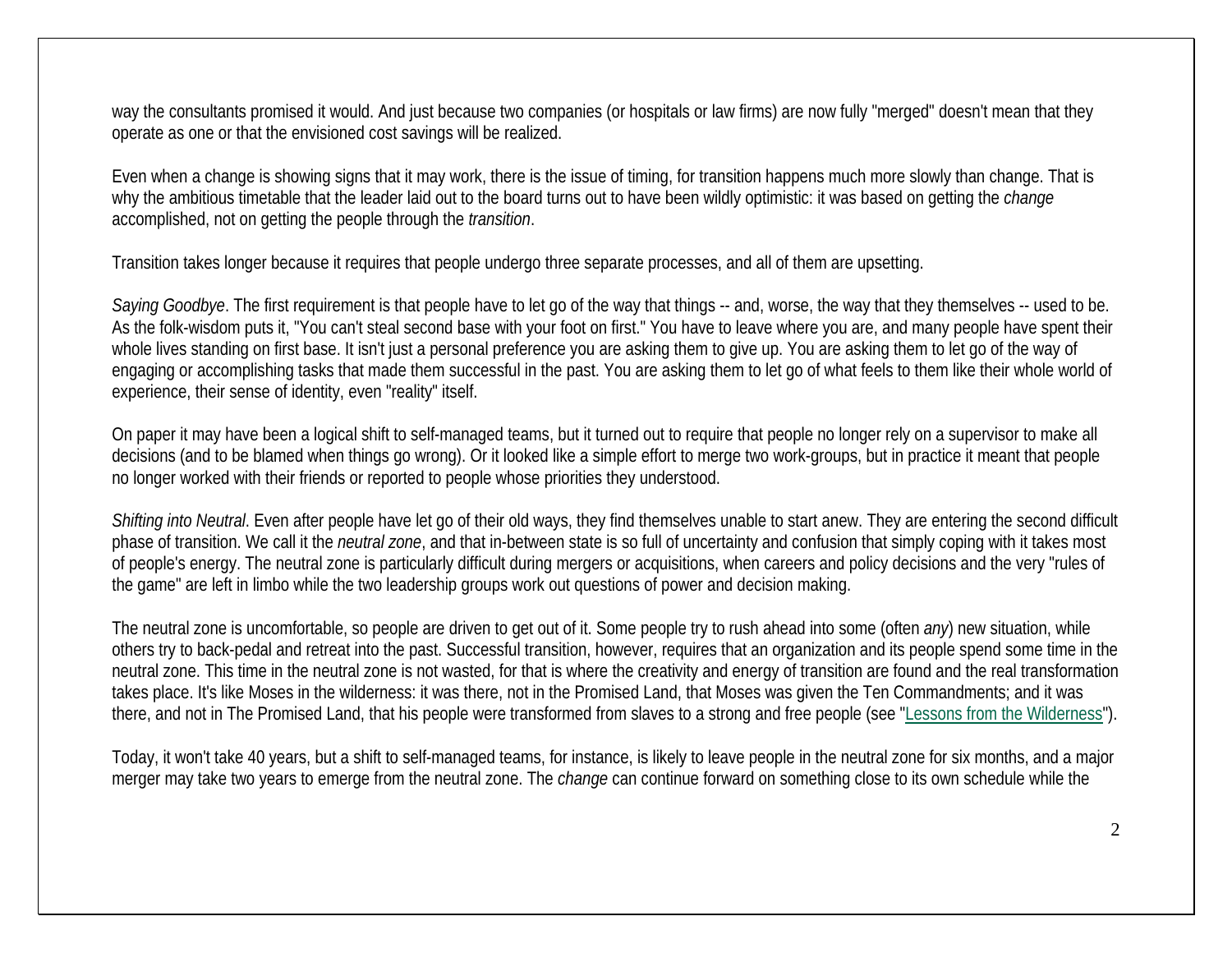*transition* is being attended to, but if the transition is not dealt with, the change may collapse. People cannot do the new things that the new situation requires until they come to grips with what is being asked.

*Moving Forward*. Some people fail to get through transition because they do not let go of the old ways and make an ending; others fail because they become frightened and confused by the neutral zone and don't stay in it long enough for it to do its work on them. Some, however, do get through these first two phases of transition, but then freeze when they face the third phase, the new beginning. For that third phase requires people to begin behaving in a new way, and that can be disconcerting -- it puts one's sense of competence and value at risk. Especially in organizations that have a history of punishing mistakes, people hang back during the final phase of transition, waiting to see how others are going to handle the new beginning.

### **Helping Leaders to Lead Change**

**UNDERSTANDING** the transition process is a requirement for almost any senior executive. However, it is when the organization is in transition that leaders themselves often need help. They are so close to the changes that have been launched that they may fail to

- Remember that they themselves took some time to come to terms with the necessary change -- and that their followers will need at least as long to do so (see figure)
- Understand why anyone would *not* embrace change, and, so believe that their followers are ignorant, rigid, or outright hostile to the new direction
- See that it is the *transitions*, not necessarily the changes themselves, that are holding people back and thereby threatening to make their change unworkable.

#### **THE MARATHON EFFECT**

The higher a leader sits in an organization the more quickly he or she tends to move through the change process. Because they can see the intended destination before others even know the race has begun, senior managers can forget that others will take longer to make the transition: letting go of old ways, moving through the neutral zone, and, finally, making a new beginning.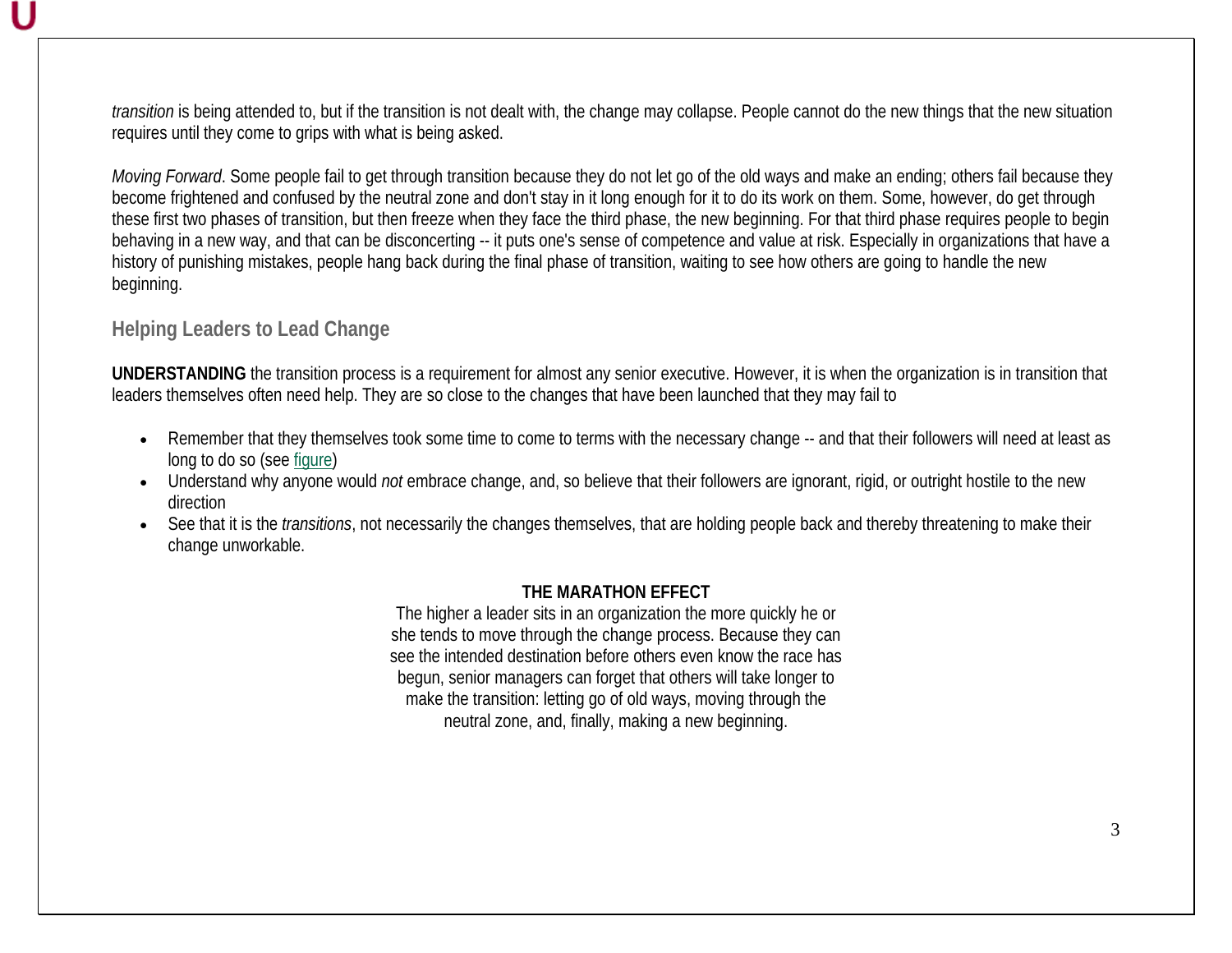

No training program can prepare a leader for managing a transition. Yet no leader can effectively lead change -- which is what leadership is all about -- without understanding and, ultimately, experiencing -- the transition process. What leaders need, instead, is individualized assistance whereby they learn to

- Create plans to bring their followers through the particular transition that they face -- not through generic "change." A trainer can teach leaders a generalized approach ("The Ten Steps..."), but a good coach can help the leaders to discover their own best approaches.
- Work with their own goals, limitations, and concerns to create a development plan that prepares them for the future.

Times of transition are becoming the rule rather than the exception. Yet few leaders know how to prepare for the changes that lie ahead. Transition leadership skills must be congruent with, must capitalize and build on, the leader's own strengths and talents. They cannot be found in a set of theoretical leadership skills.

Few leaders know how to prepare for the challenges that lie ahead.

The transition adviser works collaboratively with each leader to assess the leader's place in the three-part transition process, the strengths the leader brings and how to leverage them, and what the current situation demands. It is a personal and completely customized process.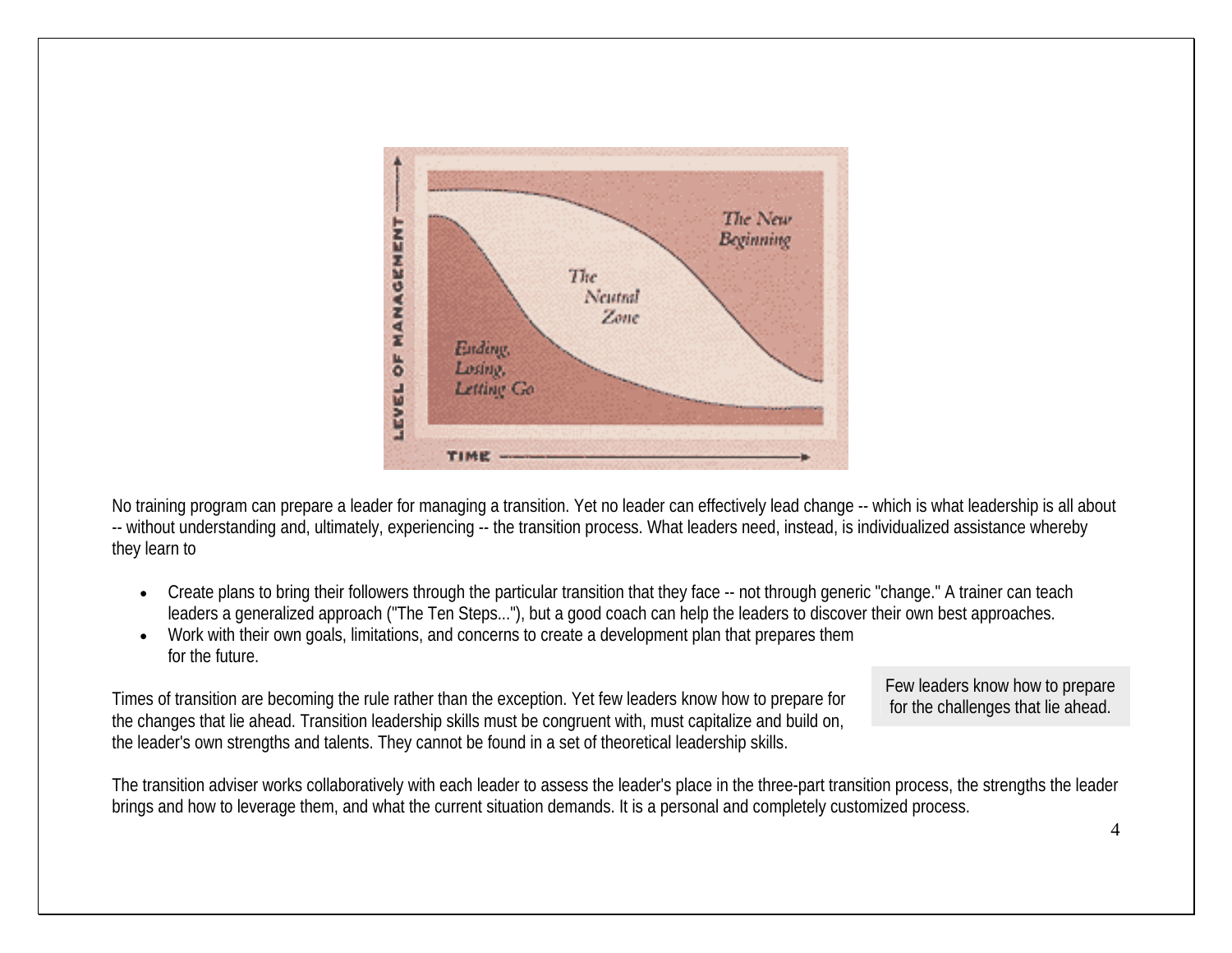**A Method to Managing Transition** 

**ALTHOUGH** the details of a transition management plan are unique to each situation, the adviser must help a leader with the following essential steps:

- 1. Learn to describe the change and why it must happen, and do so succinctly -- in one minute or less. It is amazing how many leaders cannot do that.
- 2. Be sure that the details of the change are planned carefully and that someone is responsible for each detail; that timelines for all the changes are established; and that a communications plan explaining the change is in place.
- 3. Understand (with the assistance of others closer to the change) just who is going to have to let go of what -- what is ending (and what is not) in people's work lives and careers -- and what people (including the leader) should let go of.
- 4. Make sure that steps are taken to help people respectfully let go of the past. These may include "boundary" actions (events that demonstrate that change has come), a constant stream of information, and understanding and acceptance of the symptoms of grieving, as well as efforts to protect people's interests while they are giving up the status quo.
- 5. Help people through the neutral zone with communication (rather than simple information) that emphasizes connections with and concern for the followers,. To keep reiterating the "4 P's" of transition communications:

The *purpose*: Why we have to do this

The *picture*: What it will look and feel like when we reach our goal

The *plan*: Step-by-step, how we will get there

The *part*: What you can (and need to) do to help us move forward.

- 6. Create temporary solutions to the temporary problems and the high levels of uncertainty found in the neutral zone. For example, one hightech manufacturer, when announcing the closing of a plant, made interim changes in its usual reassignment procedures, bonus compensation plans, and employee communications processes to make sure that displaced employees suffered as little as possible, both financially and psychologically. Such efforts should include transition monitoring teams that can alert the leader to unforeseen problems - and disband when the process is done.
- 7. Help people launch the new beginning by articulating the new attitudes and behaviors needed to make the change work -- and then modeling, providing practice in, and rewarding those behaviors and attitudes. For example, rather than announcing the grandiose goal of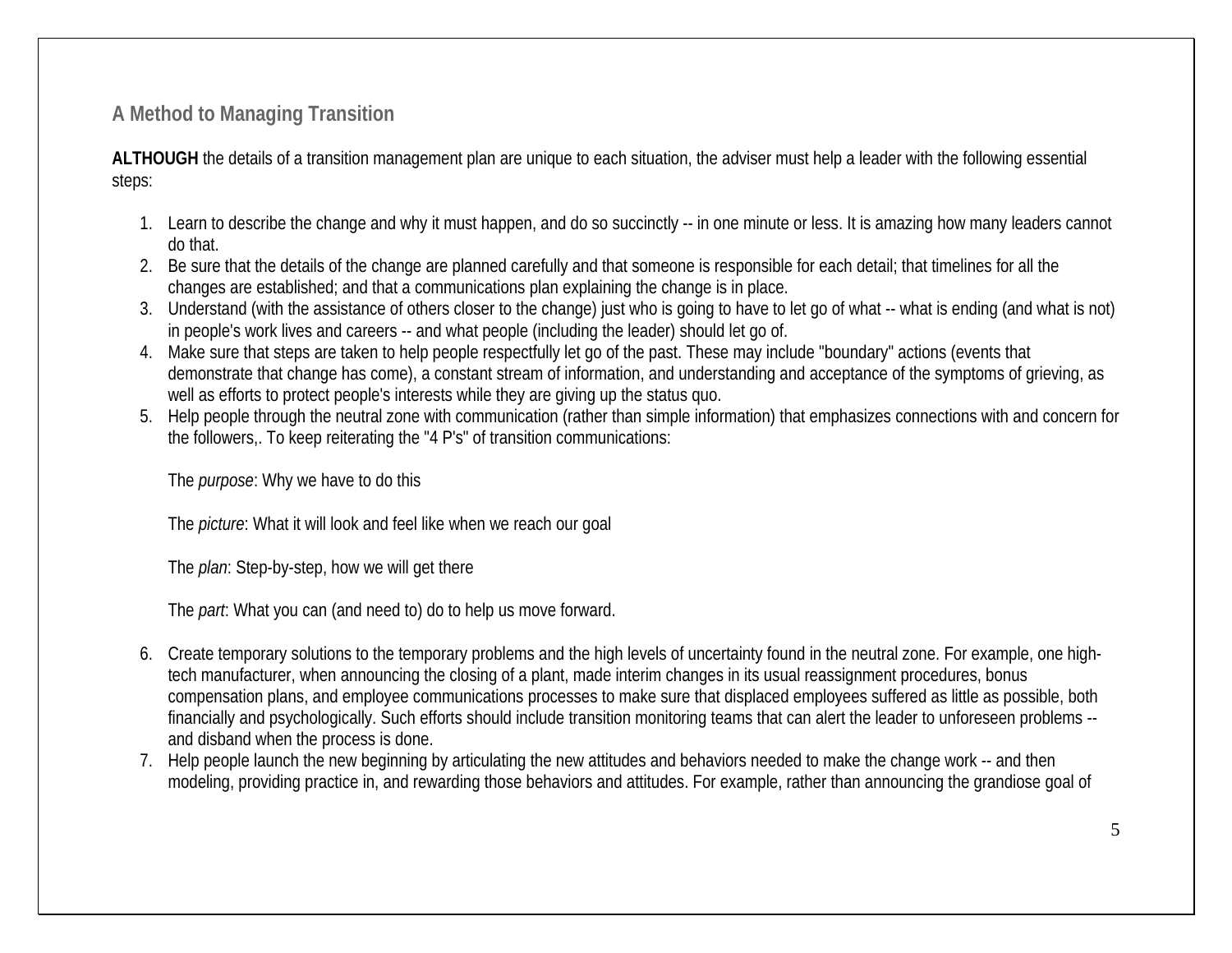building a "world-class workforce," leaders of transition must define the skills and attitudes that such a workforce must have, and provide the necessary training and resources to develop them.

## **Coaching for Change**

**SINCE** the ability to manage transition is tied to the realities of an actual leader in an actual situation, mutual trust between adviser and leader is essential. Only that way can leaders be honest enough to bring their fears and concerns to the surface quickly, hear what the situation is really "saying" rather than focusing on a program that a consultant is trying to sell, and gain the personal insight and awareness of the transition process that can be carried into the future.

Because this transition management relationship is a close and ongoing one, the adviser gets to know the leader's situation well and follows it as it changes. Understanding the dynamics of transition is far removed from the kind of leadership training most organizations provide. Traditional trainers and consultants seldom possess such intimate knowledge of their client. Whatever personal coaching they provide is usually subsumed to the teaching of a generic skill or body of knowledge. And because the relationship is time-limited, there is a natural pressure to produce quick, clear results.

However, because transition advisers work within the context of the situation at hand, their focus is not on how to "be a leader" or even how to "change an organization" but on how to provide the particular kind of leadership that an organization in transition demands. For that reason, the results of the relationship are very specific: the development of new skills and behaviors geared to the needs of the unique time and circumstances in which the person leads.

## **New Models of Leadership**

**ONCE** you understand transition, you begin to see it everywhere. You realize that many of the issues commonly addressed as leadership, learning, or organizational development challenges are really an inevitable part of transition. Indeed, in today's organizations, without experiencing and successfully managing a difficult transition, no leader can be effective for very long. That suggests reinventing most models of leadership

Without successfully managing a difficult transition, no leader can be effective for very long.

development. The best leadership development programs implicitly address the challenge of understanding change -- they are experiential, tailored to the needs of the leader, and based on delivering real-world results. But most could be strengthened by explicit attention to transition management.

The final lesson that the process of transition holds for leadership development is that the relationship between adviser and leader is not much different from that between a leader and the people that she or he "leads." We treat that word ironically because the leadership that is appropriate to a modern, fast-moving organization -- where work is based on task and mission rather than job description, and is distributed among contributors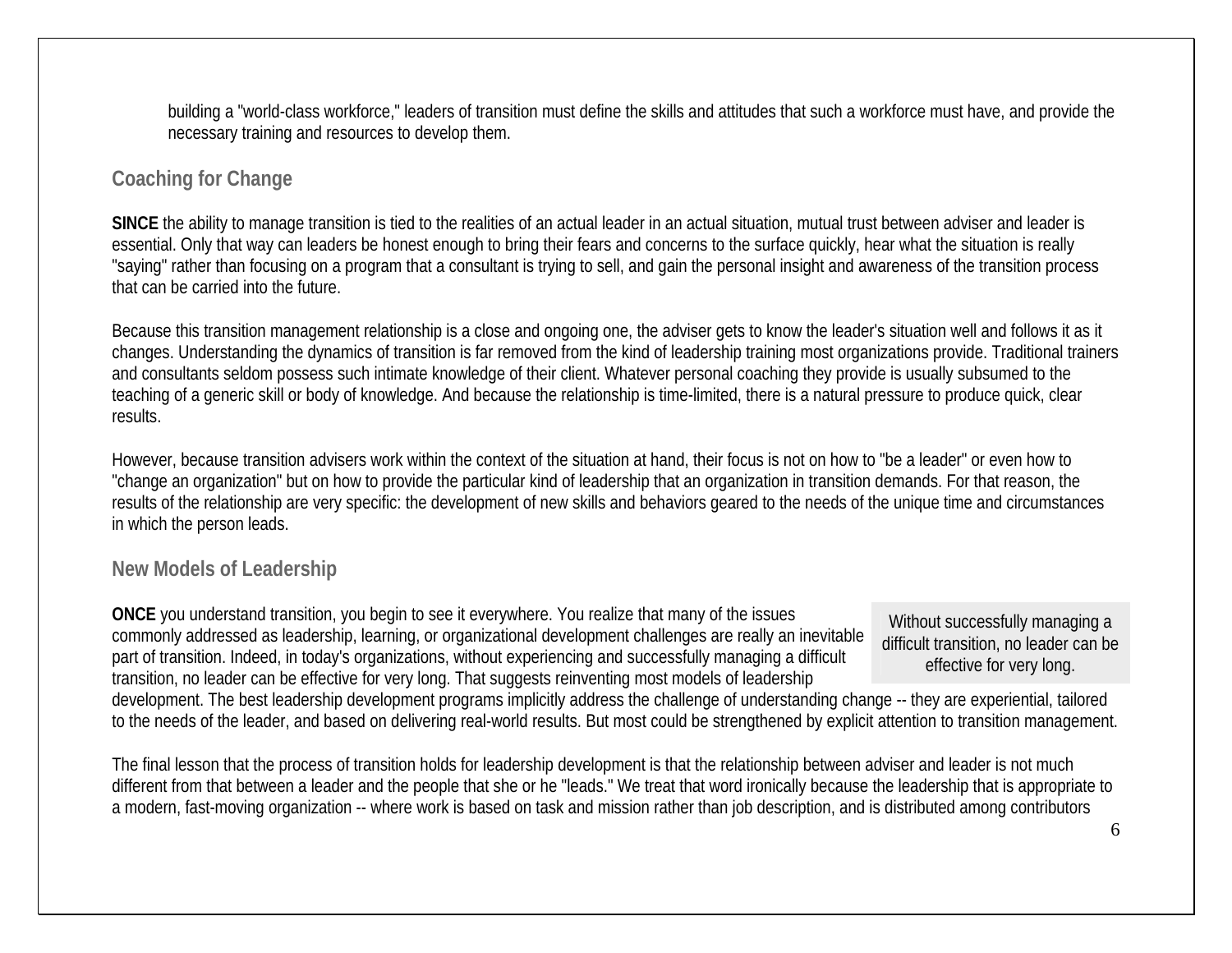inside and outside one's organization -- takes on a new meaning. It is not the drum-major-at-the-head-of-the-parade leadership appropriate to yesterday's organization; rather it is the give-and-take, person-centered leadership by which the sports coach gets the best effort out of each member of a team.

The kind of leadership most effective today is similar to the kind of service that the best consultant gives a client: collaborative assistance that is both problem-solving and developmental. Its target is both the situation and the professional capability of the person. Today's leader, in a fundamental sense is a coach, and the leader can best learn that role by being coached.

# **Lessons from the Wilderness**

Even a great leader like Moses faced a trying test of his leadership in the neutral zone. But he was up to the task, so take note of some of his methods:

#### *Magnify the plagues*

To make the old system (i.e., Pharaoh) "let go" of his people, Moses called down plagues -- and didn't stop until the old system gave way. At this stage, problems are your friend. Don't solve them, for they convince people that they need to let go of the old way.

#### *Mark the ending*

What a symbolic "boundary event" Moses had! After his people crossed the Red Sea, there was no turning back!

#### *Deal with the "murmuring"*

Don't be surprised when people lose confidence in your leadership in the neutral zone: Where are we going? Does he know the way? What was ever wrong with Egypt, anyway? In periods of transition, look for opportunities to have contact with the individuals in transition; distance will be interpreted as abandonment. And show your concern for them by engaging them in conversation about the issues that are most on their minds; you may think there are more important things to talk about, but *they* don't think so.

### *Give people access to the decision makers*

Moses (aided by his OD specialist, Jethro) appointed a new cadre of judges in the wilderness to narrow the gap between the people and the decision makers.

*Capitalize on the creative opportunity provided by the neutral zone* It was in the wilderness, not in the Promised Land, that the big innovation took place: the Ten Commandments were handed down. It'll be in the